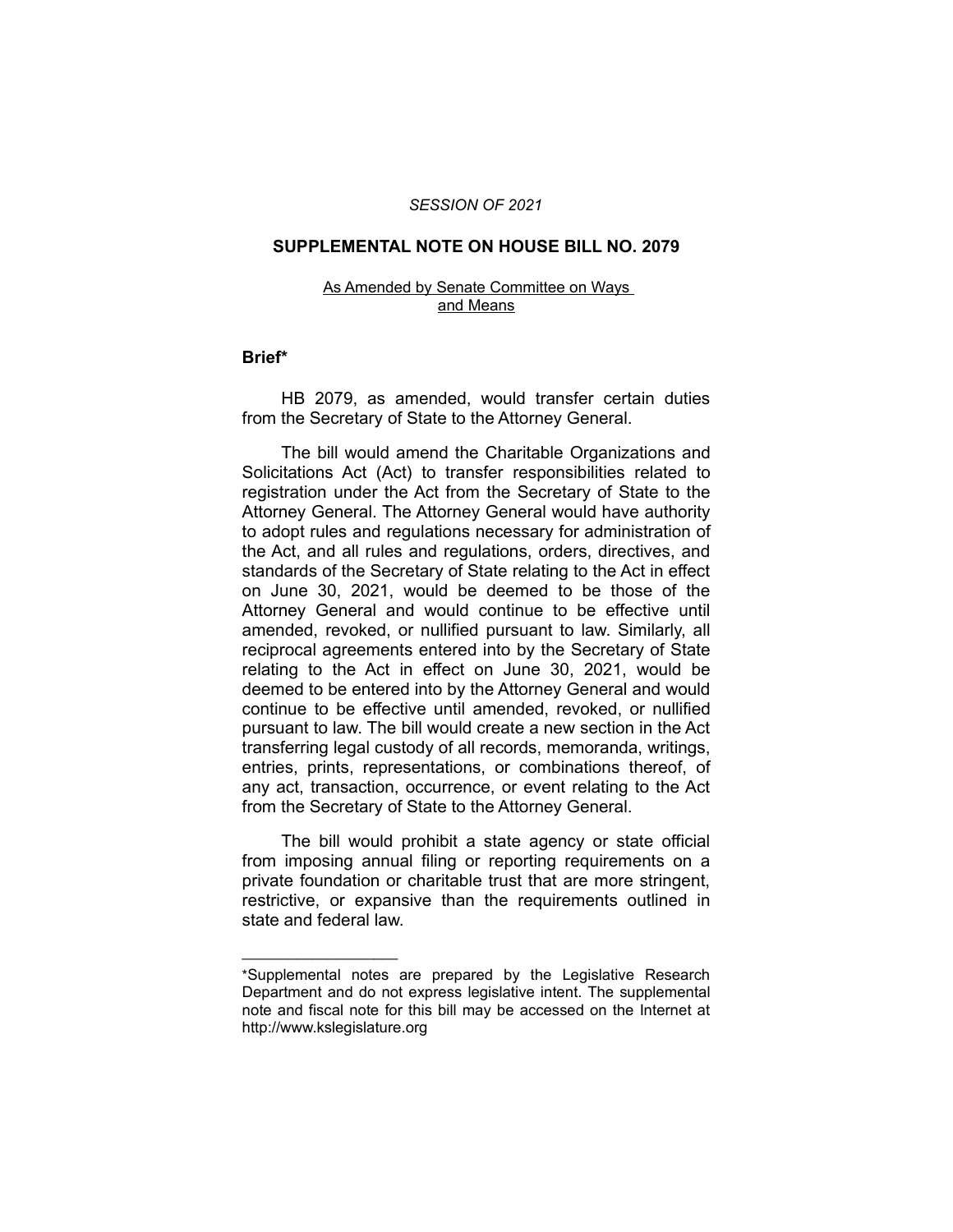The bill would increase the charitable organization registration fee from \$20 to \$25 and would add a registration or renewal fee of \$25 for every professional fundraiser and professional solicitor required to register with the Attorney General under the Act. The bill would create in the State Treasury the Charitable Organizations Fee Fund (Fund), to which the Attorney General would remit all moneys received pursuant to the Act. The bill would state moneys in the Fund are to be used by the Attorney General to carry out the provisions and purposes of the Act, and the bill would specify how moneys are to be credited to the Fund and how expenditures are to be made from the Fund.

The bill would amend the State Governmental Ethics Law, in a provision regarding solicitation, to reflect the transfer of duties under the Act.

The bill also would amend statutes regarding a substitute mailing address program ("Safe at Home" program) for certain victims of domestic violence, sexual assault, human trafficking, or stalking, to transfer responsibility for administering the Safe at Home program from the Secretary of State to the Attorney General. Related rules and regulations authority (except for that relating to voting procedures) would be transferred, and the bill would deem all rules and regulations, orders, directives, and standards of the Secretary of State relating to the Safe at Home program (except for those prescribing voting procedures) in effect on June 30, 2021, to be those of the Attorney General, and they would continue to be effective until amended, revoked, or nullified pursuant to law. Similarly, the bill would transfer legal custody of all records, memoranda, writings, entries, prints, representations, or combinations thereof of any act, transaction, occurrence, or event relating to the Safe at Home program (except for those relating to voting procedures) to the Attorney General. The bill would add an exception to the provision prohibiting the making of any records in a Safe at Home program participant's file available for inspection or copying; this exception would allow disclosure to the Secretary of State if requested by the Secretary of State for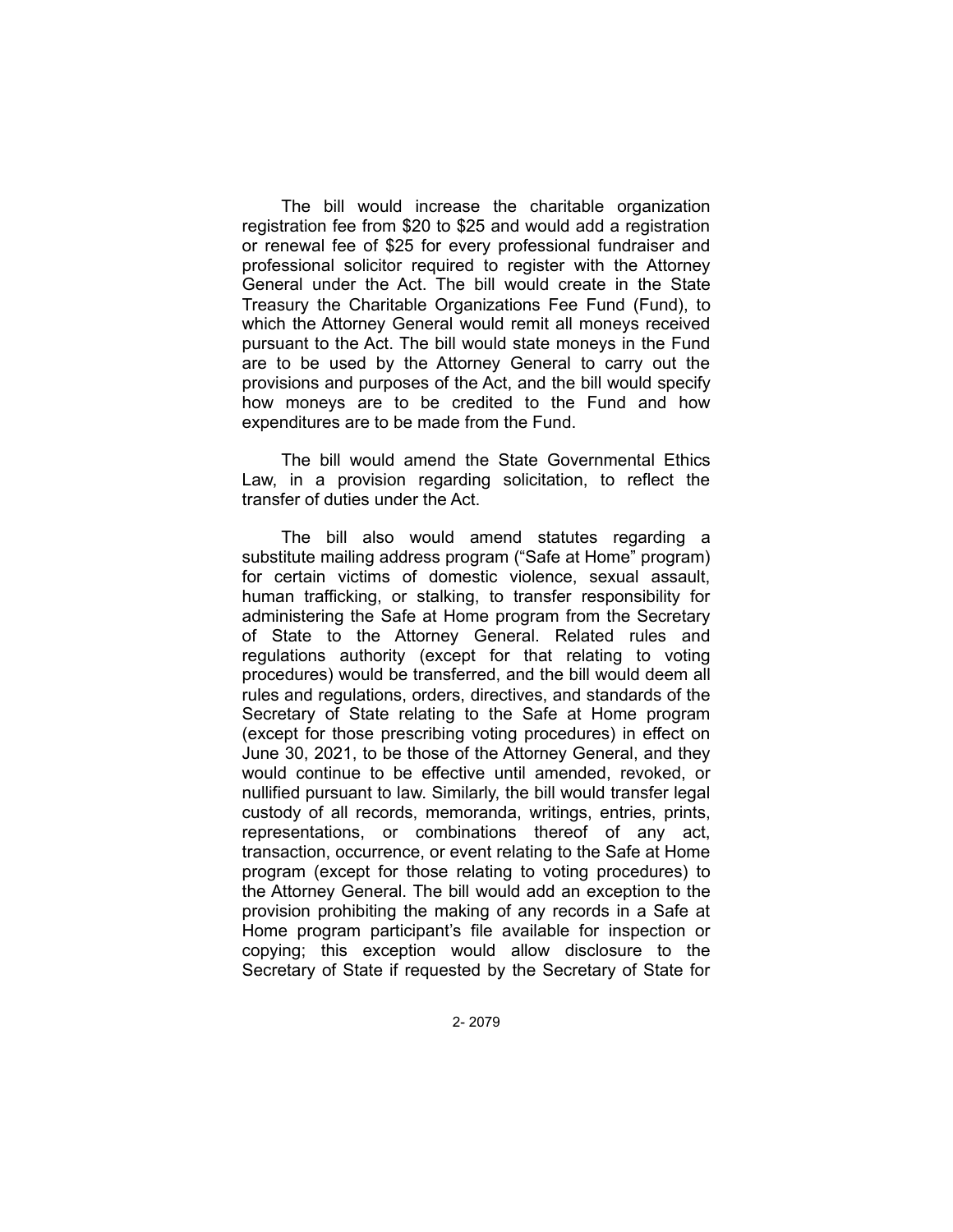election purposes, in accordance with procedures prescribed by rules and regulations.

The bill would also make technical amendments throughout to ensure consistency in statutory phrasing and references.

## **Background**

HB 2079 was introduced by the House Committee on Judiciary at the request of the Office of the Attorney General. As introduced, HB 2079 contained the provisions transferring the Safe at Home program.

## *House Committee on Judiciary*

In the House Committee hearing, representatives of the Office of the Attorney General and the Office of Secretary of State testified as **proponents**, stating the bill was a joint effort between the two offices, and the Safe at Home program would be a better fit in the Office of the Attorney General.

No other testimony was provided.

The House Committee amended the bill to add the language of 2021 HB 2080, to transfer duties from the Secretary of State to the Attorney General that are related to the Act.

### *Senate Committee on Ways and Means*

In the Senate Committee hearing, the Attorney General testified as a **proponent**, stating the Act currently requires certain charitable organizations, professional fundraisers, and professional solicitors to register with the state and to disclose financial contributions from those entities. The Attorney General further indicated the Office of the Secretary of State currently manages that registration process and,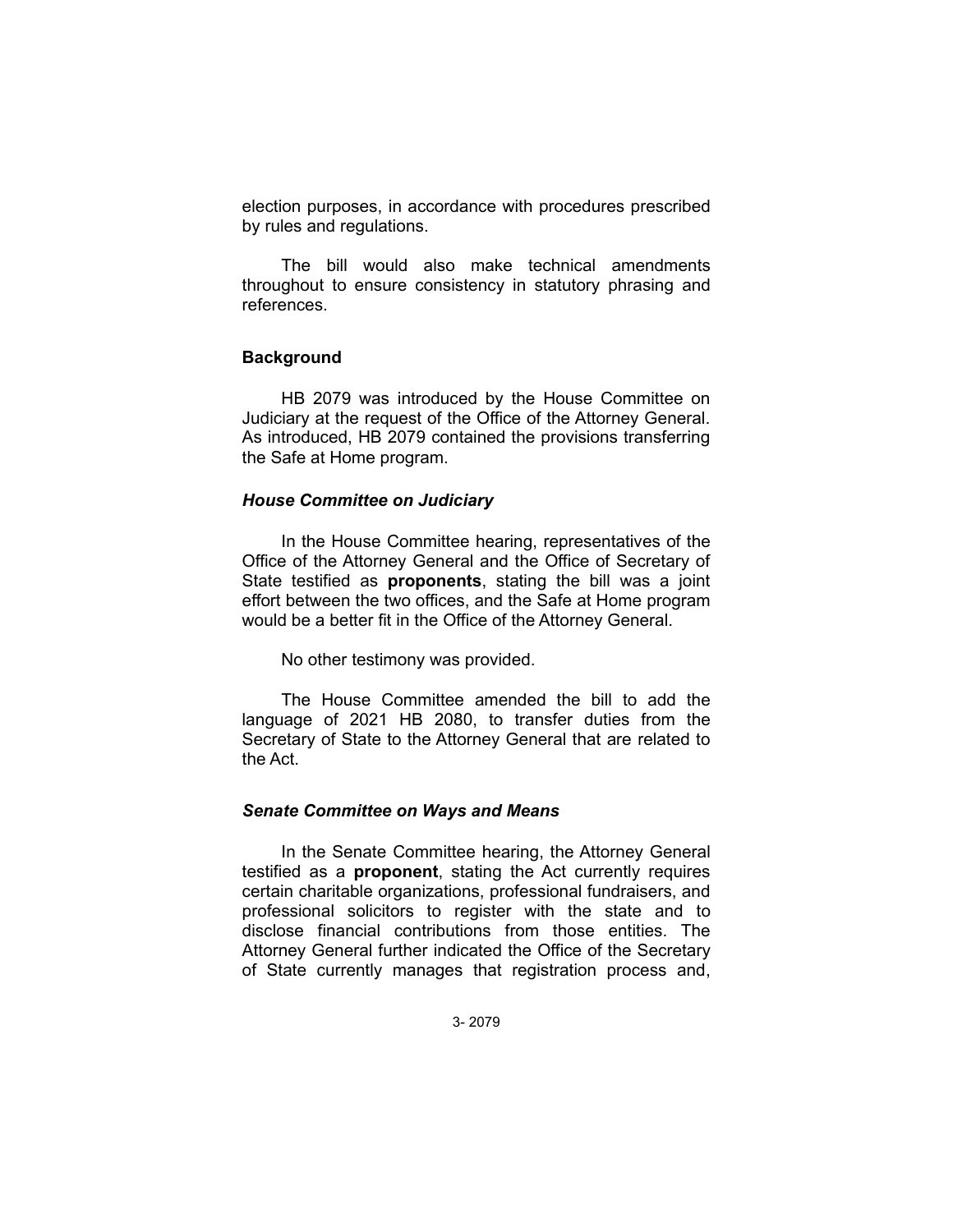unlike when the Act was first enacted in 1988, the Office of the Attorney General now manages a variety of registration programs. Additionally, the Attorney General outlined the efficiencies in operations and effectiveness that would come with consolidating those responsibilities.

A representative of the Office of the Attorney General also testified as a **proponent**, stating the Safe at Home program that currently resides in the Office of the Secretary of State would be better suited in the Victim Services Division of the Office of the Attorney General, because the Division has specialized staff that work with victims of crime, and it currently provides victims of domestic violence, sexual assault, human trafficking, or stalking with resources to obtain and use a confidential address to receive mail or service of process.

A representative of the Office of the Secretary of State also provided **proponent** testimony, indicating the Office serves only as the Safe At Home program administrator under current law, with no oversight or enforcement capabilities. The representative stated the Office of the Attorney General would be a better fit for the Safe at Home program and responsibilities in the Act because of its capacity to work with the communities served by those programs.

Lastly, a representative of The Philanthropy Roundtable testified as a **proponent**, stating the Office of the Attorney General has the expertise and resources to manage the responsibilities that would be transferred to it.

No other testimony was provided.

The Senate Committee amended the bill based on a suggestion by The Philanthropy Roundtable to add a provision prohibiting imposition of certain annual filing or reporting requirements.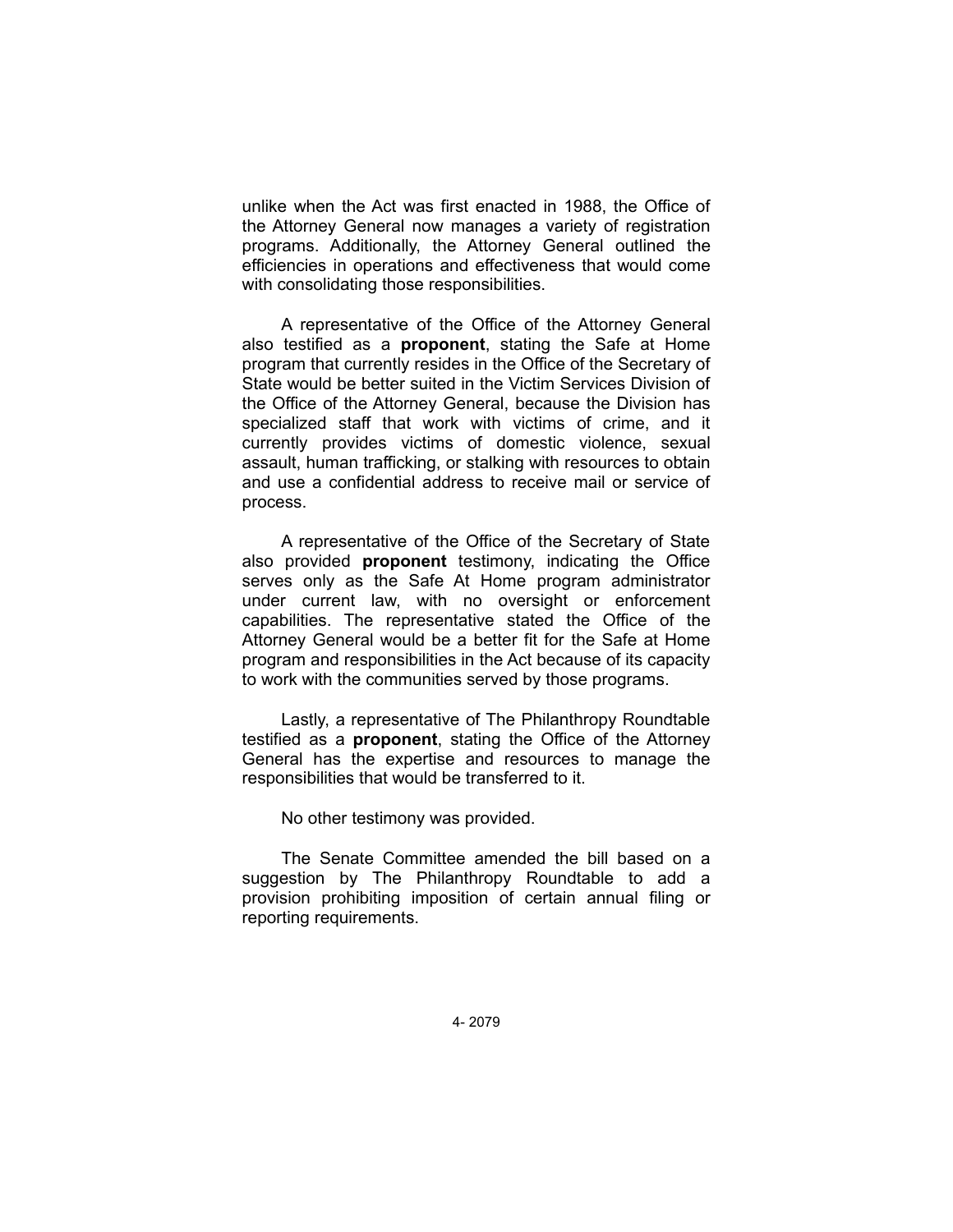# *HB 2080 (Charitable Organizations and Solicitations Act)*

HB 2080 was introduced by the House Committee on Judiciary at the request of the Office of the Attorney General.

## *House Committee on Judiciary*

In the House Committee hearing, the Attorney General and a representative of the Secretary of State testified as **proponents** of HB 2080, stating the bill was the result of conversations between the two offices, and it would increase efficiency and effectiveness.

No other testimony was provided.

# **Fiscal Information**

## *HB 2079 (Safe at Home Program)*

According to the fiscal note prepared by the Division of the Budget on HB 2079 as introduced, enactment of the bill would save the Office of the Secretary of State approximately \$4,400 per year, based on FY 2020 actual expenditures for the Safe at Home program. The Office of the Attorney General indicates costs of housing the Safe at Home program within its Victim Services Division could be absorbed within existing resources.

Any fiscal effect associated with enactment of HB 2079 is not reflected in *The FY 2022 Governor's Budget Report*.

# *HB 2080 (Charitable Organizations and Solicitations Act)*

According to the fiscal note prepared by the Division of the Budget on HB 2080, enactment of the bill would reduce State General Fund revenues by \$89,075, because current registration and related fees would no longer be received, and the new registration fees would be deposited into the